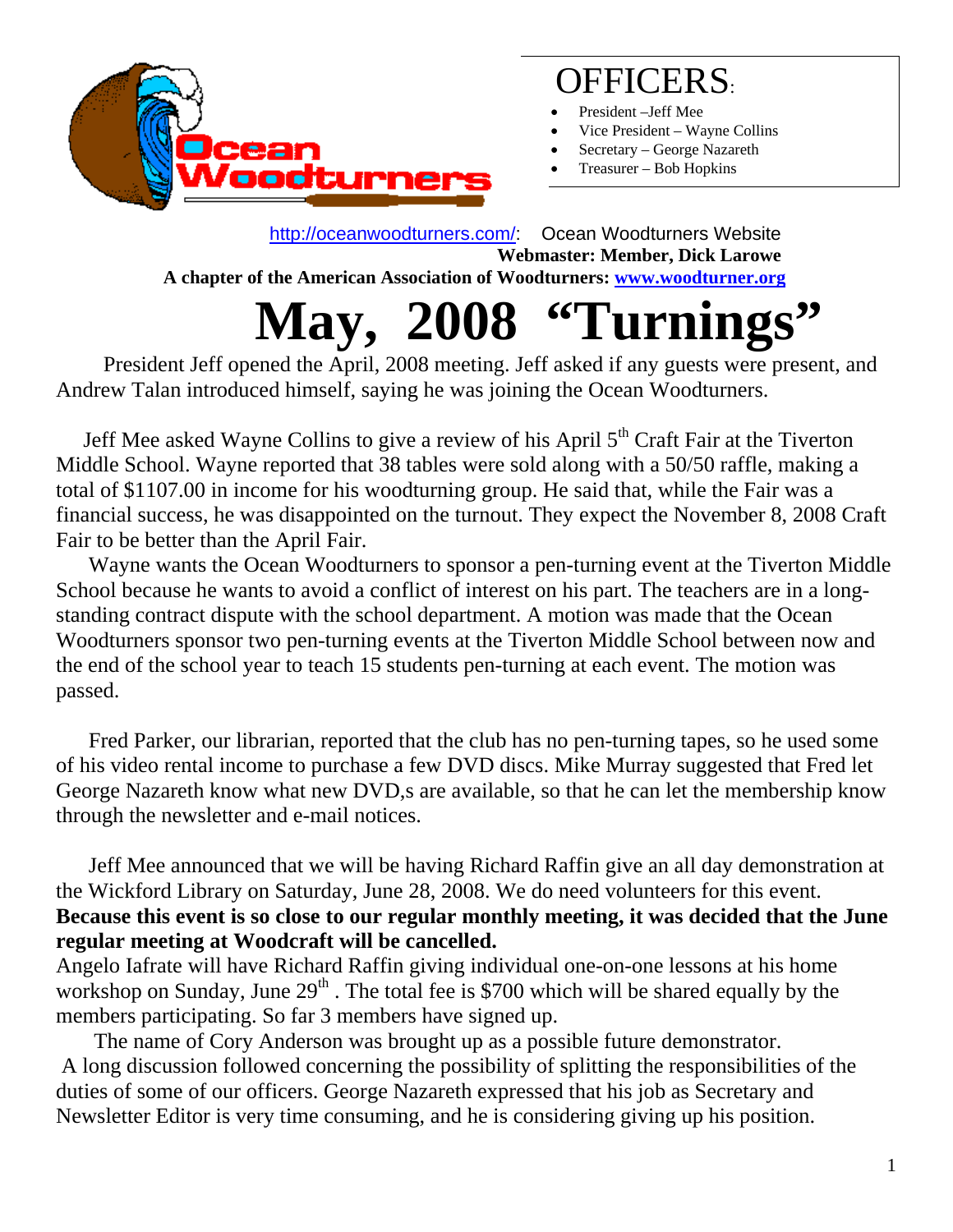Wayne Collins suggested to George that he send him a break-down of his duties so that he can suggest how to lessen the load by distributing some duties to a few other members.

At newsletter time, here is a brief description of George's duties.

- \* Takes notes at the monthly meetings.
- \* Takes photos at the monthly meetings.
- \* Maintains an up-to-date mail list of all members with e-mail addresses.
- \* Maintains an up-to-date list of addresses of those members with no e-mail addresses.
- \* Sends out notices by e-mail to members between meetings (for-sale notices from members, notices from the AAW, as well as other messages received from turning organizations)

\*Writes the newsletter (a lengthy process, especially when I type hunt and peck method).

- \* E-mails the newsletters to members.
- \* Prints about 19 newsletters to mail to members without e-mail.

# **Demonstration**<br>Frank St.Pierre demonstrated how to maintain an accurate tool  **inventory using Microsoft Office Program.**

Frank is a retired librarian, which explains his interest in maintaining inventories. I cannot give an accurate report here on his demonstration because it was extremely extensive. He separates all his tools by category (such as woodturning tools, hammers, chisels, etc., so that all like items appear together. He also takes photos of each item along with listing the purchase price, date of purchase, and a copy of the purchase invoice. He goes much more deeply into his record keeping than I can explain here, but I assure you it is very detailed and extensive.





**Frank explaining his system One of Frank's 25 slides**